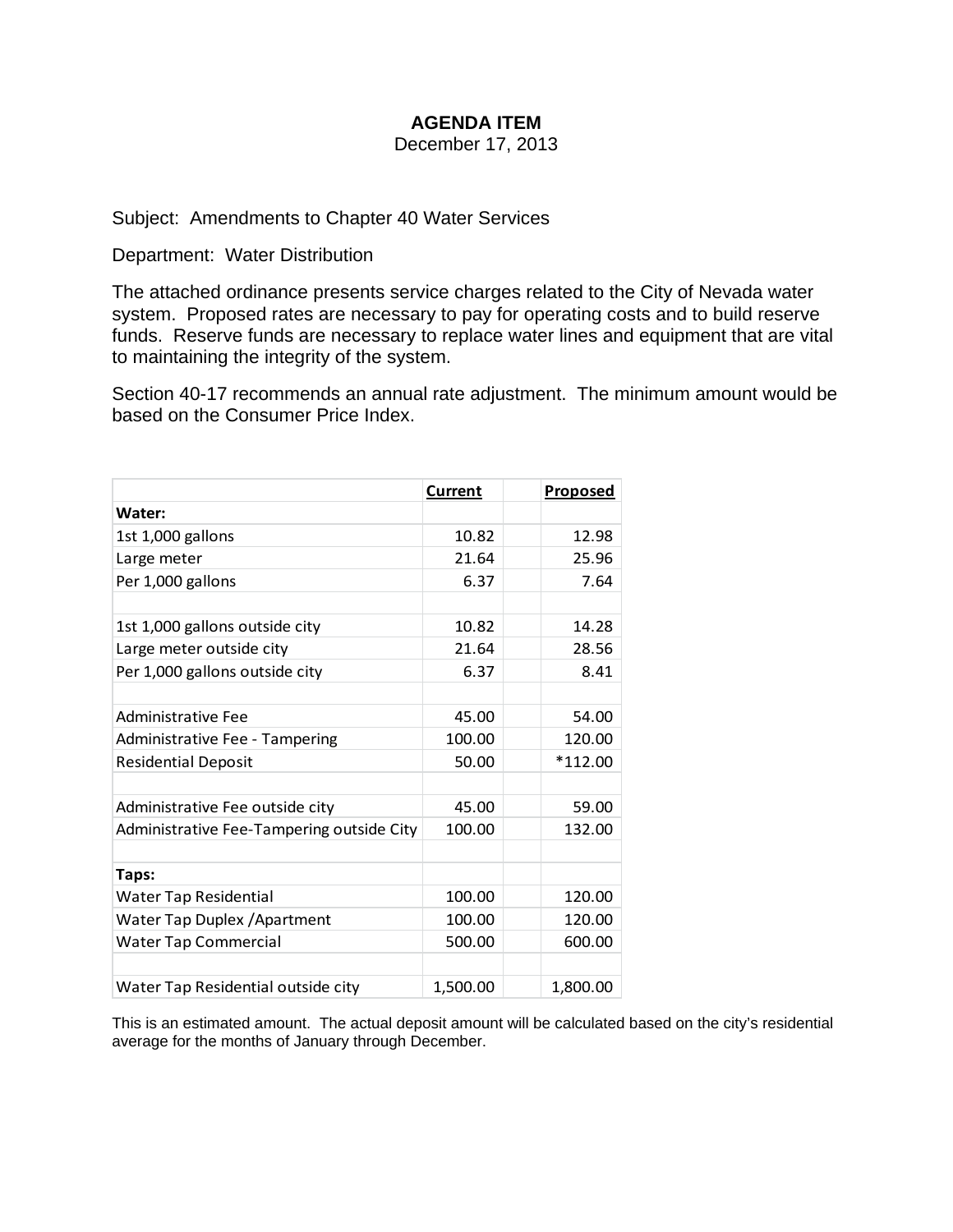#### **BILL NO. 2013- 073 ORDINANCE NO.**

## **A GENERAL ORDINANCE OF THE CITY OF NEVADA, MISSOURI AMENDING CHAPTER 40 OF THE NEVADA CITY CODE PERTAINING TO WATER SERVICE**

**BE IT ORDAINED BY THE CITY COUNCIL OF THE CITY OF NEVADA, MISSOURI, THAT:** 

**Section 1.** Section 40-10 of the Nevada City Code is hereby amended to read as follows:

### **Section 40-10. Turning off water to prevent abuse.**

Immediate termination of service will occur when water service is accessed without the benefit of payment to the city for such service and when equipment is damaged or missing. When termination at the meter is not sufficient to gain compliance with these rules and regulations, the water department may cause the corporation stop to be turned off or drawn.

- a) A fee of \$120 plus the actual cost of any damaged or missing equipment will be charged for services inside city limits.
- b) A fee of \$126 plus the actual cost of any damaged or missing equipment will be charged for services outside city limits.
- c) Delinquent bills, administrative fees, deposit, cost of consumption during the abuse of water service and any other applicable fees will be paid in full prior to reinstating water service to the customer.

**Section 2.** Section 40-17 of the Nevada City Code is hereby amended to read as follows:

### **Section 40-17. Charges and deposits.**

Charges, application of charges, deposits, and utilization of deposits.

- (a) The city shall collect water charges for the use and service rendered by the city's water system from the occupant user of each lot, parcel of real estate or building which is connected to the water system of the city.
- (b) The city shall review the water service charge system annually and review the water service charges as necessary to ensure that the system generated adequate revenues to pay the costs of operations and maintenance including replacement and that the system continues to provide for the proportional distribution of operation and maintenance including replacement costs among users and user classes.
	- (1) Unless otherwise indicated and at a minimum, it is recommended that rates will be modified annually, effective January 1, by the amount equal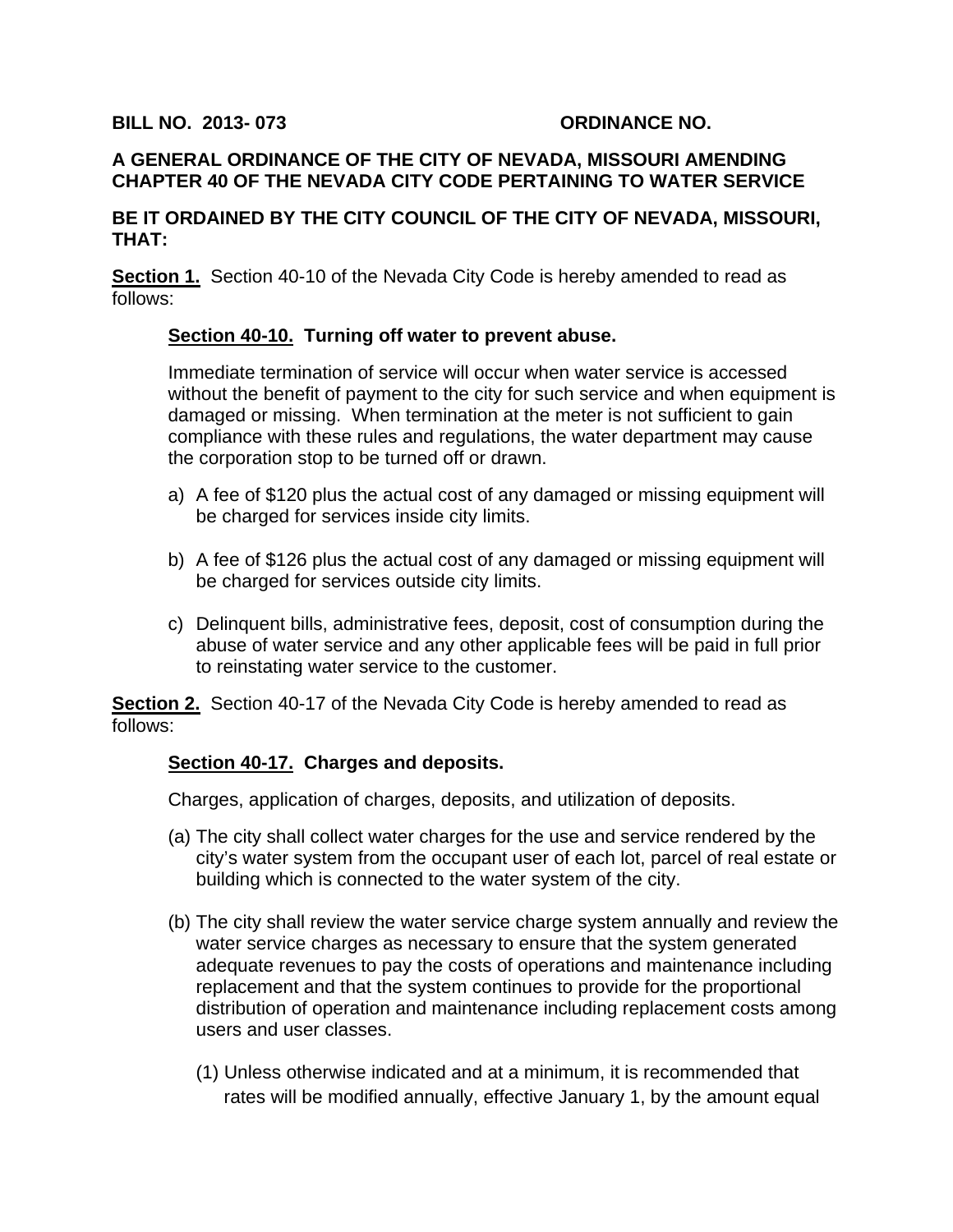to the September 30 Consumer Price Index for Urban Wage Earners and Clerical Workers (CPI -W), "All Items", Midwest Region, percent change from September 30, previous year.

- (2) The city will notify each user at least annually, in conjunction with a regular bill, of the rate being charged.
- (c) Commercial meter deposits shall be required in an amount to be estimated by the city to equal the cost of two months of anticipated use of the customer. Deposits shall be applied to the final bill upon termination of service.
- (d) Residential meter deposits shall be required in an amount equal to the cost of two months anticipated use based on the city's residential town average for the months of January through December of the prior year. The residential town average shall be recalculated annually during the month of January. Deposits shall be applied to the final bill upon termination of service.
- (e) Residential meter deposits may be waived in cases where the customer has established 12 months of satisfactory utility payment history with the city. Customers who have never had service with the city may submit a letter of credit from their previous utility company. The letter of credit must report a minimum of 12 months continuous service, no more than 2 late payments, no return payments and no disconnections for non-payment.

**Section 3.** Section 40-18 of the Nevada City Code is hereby amended to read as follows:

## **Section 40-18. Rates, residential and commercial service**

The monthly rates required and which shall be charged and collected by the city for the use and services of the city's water system shall be based on the quantity of water used, determined as hereinafter set out, on the premises served, and said charges shall be as follows:

- *a) Inside city limits* 
	- (1) First one thousand (1,000) gallons or fraction thereof, a minimum charge of twelve dollars and ninety-eight cents (\$12.98).
	- (2) First one thousand (1,000) gallons or fraction thereof for meters greater than five-eighth inch (5/8") will be twice the current minimum.
	- (3) For all additional gallons, a charge of seven dollars and sixty-four cents (\$7.64).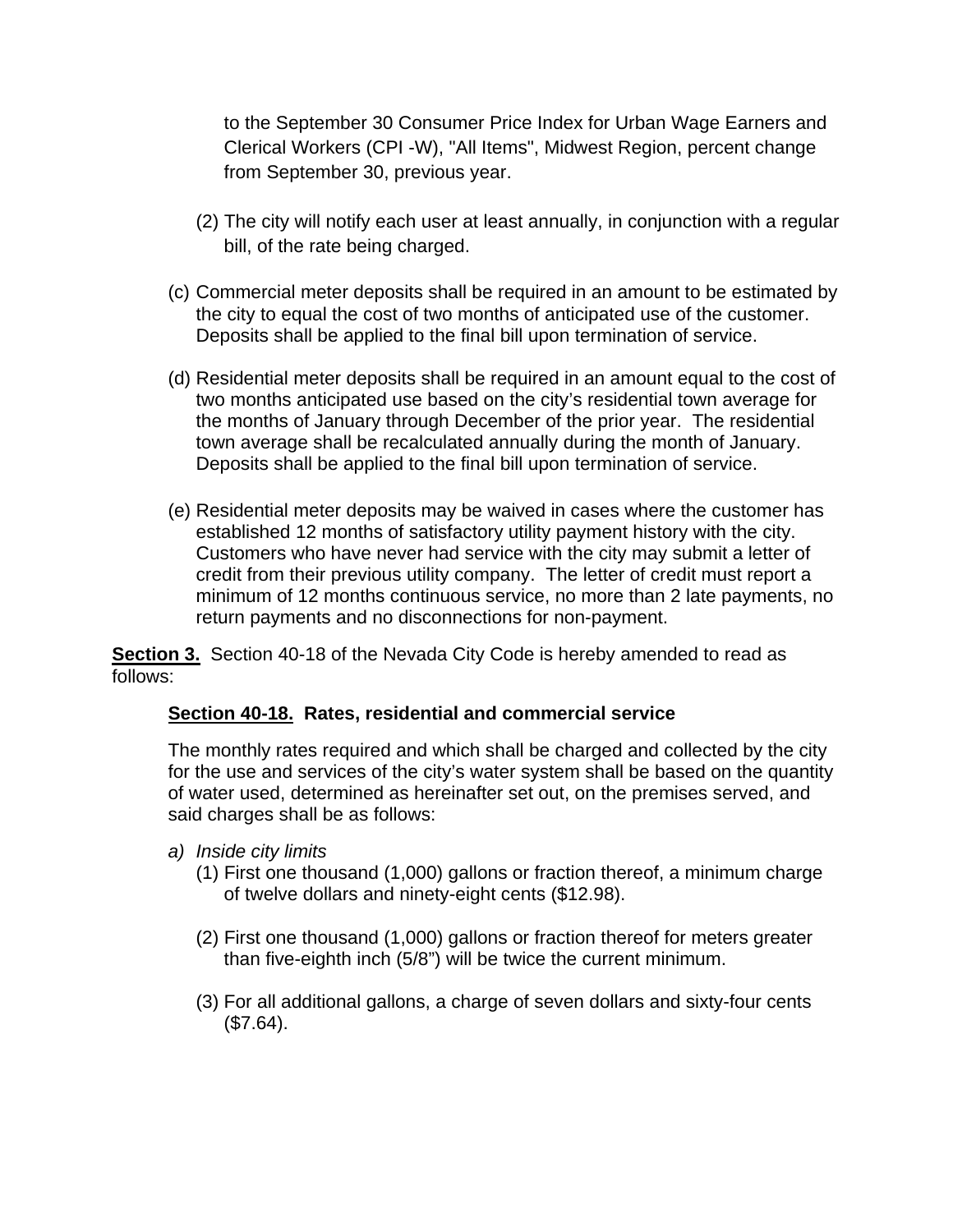- *b) Outside city limits* 
	- (1) First one thousand (1,000) gallons or fraction thereof, a minimum charge of fourteen dollars and twenty-eight cents (\$14.28).
	- (2) First one thousand (1,000) gallons or fraction thereof for meters greater than five-eighth inch (5/8") will be twice the current minimum.
	- (3) For all additional gallons, a charge of eight dollars and forty-one cents (\$8.41).

**Section 4.** Section 40-21 of the Nevada City Code is hereby amended to read as follows:

## **Section 40-21.** – **Collection of bills.**

All bills for water service shall be due and payable within 35 days form the billing date. Payment must be received at City Hall or at such other places as the governing body of the city may from time to time specify.

- a) If the bill remains due and unpaid thereafter, a late charge of ten percent of the current bill will be accessed. Delinquent amounts and late charges shall be due and payable within 14 days.
- b) Delinquent amounts less than \$10.00 will be added to the next regular bill with no further notification and service will not be subject to termination.
- c) If the delinquent bill is not paid within the 14 day period, service will be terminated and an administrative fee will be assessed to the customer account. Service will only be reinstated upon full payment of the delinquent amount, late charges, administrative fees and deposit if applicable. Payments received after 4:00 p.m. will be scheduled for re-connection on the next business day.
	- (1) Inside city limits \$54.00
	- (2) Outside city limits \$59.00
- d) Returned payments and additional fees shall be due within 5 business days from the return date. Returned payment fee limits are set by RSMo.570.120. Payments will only be accepted in the form of cash, money order, or credit card, or bank certified payment. If payment is not received within the 5 day period, service will be terminated and an administrative fee will be assessed to the account.
	- (1) Inside city limits \$54.00
	- (2) Outside city limits \$59.00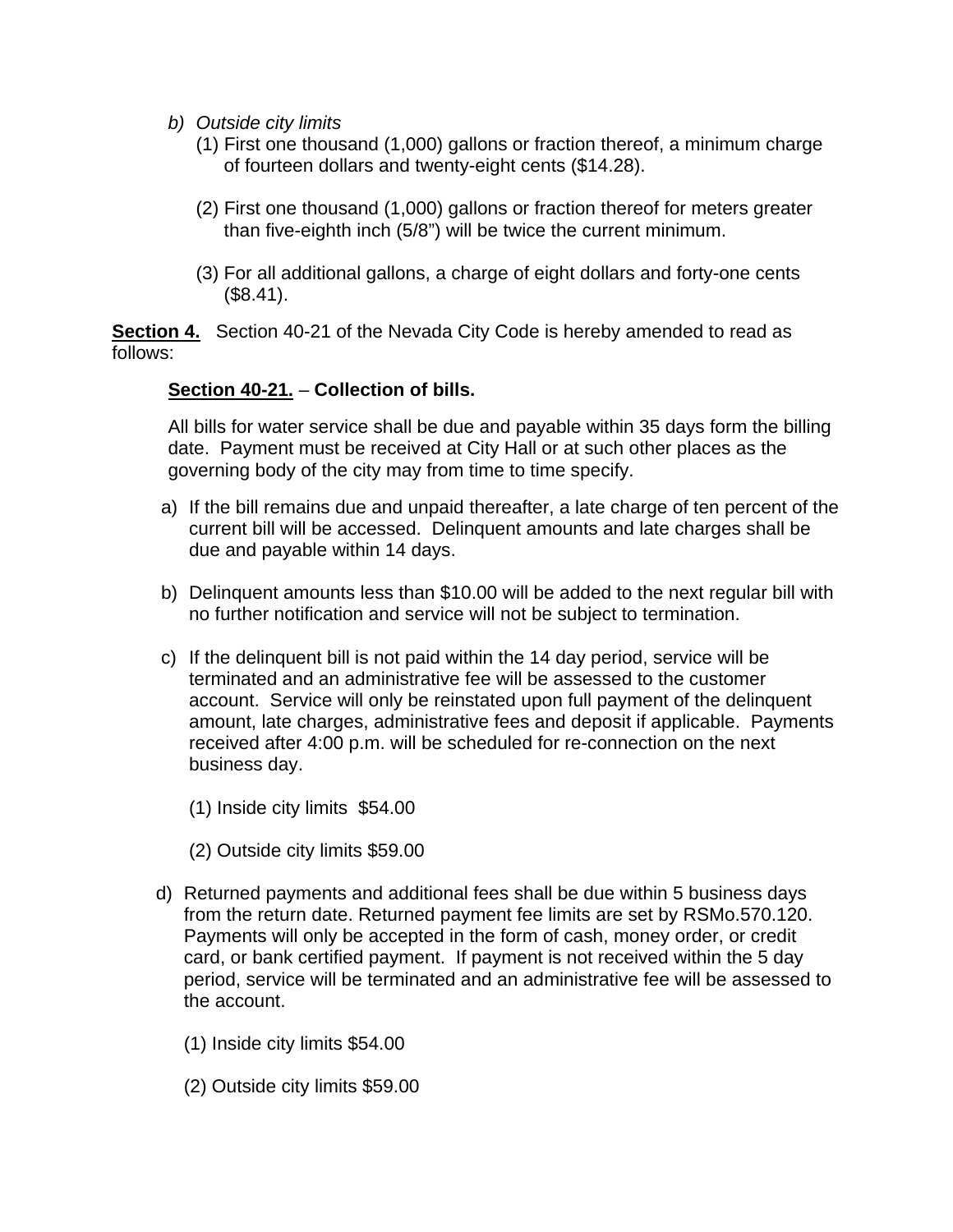- e) If a returned payment was for a deposit or reconnection, service will be terminated immediately. Return payment fees and administrative fees will be assessed to the account.
- f) The City Manager or designee shall be authorized to extend a billing due date if a customer had a verifiable leak where the bill is at least double the average bill amount and the leak has been repaired by a person or company licensed to make plumbing repairs in Nevada, Missouri. Late charges will apply, but disconnection shall not occur until after the extended due date.
- g) The City Manager or designee is authorized, where appropriate, to direct staff to assist customers in setting up payment plans not exceeding one year where the above qualifications have been met and the customer is otherwise in good standing on their account.

**Section 5.** Section 40-27 of the Nevada City Code is hereby amended to read as follows:

# **Section 40-27. Connection charges to water system**

- *a) Connections within the city limits*
	- (1) Residential property within the city shall be connected to the public water supply system at the expense of the owner upon payment of a tap or connection charge at a rate of \$120.00 for each dwelling, plus any connection cost as described in Section 40-29. Any single residential structure located on a lot, tract or parcel of land within the city may be connected directly to the public water supply system.
	- (2) Any duplex, multiple-family apartment house, apartment development, town house complex, etc., shall be connected to the public water supply system at the expense of the owner upon payment of tap or connection charge at a rate of \$120.00 per dwelling unit, plus any connection cost as described in Section 40-29.
	- (3) Commercial and industrial property within the city shall be connected to the public water supply system at the expense of the owner upon the payment of a tap or connection charge at a rate of \$600.00 plus any connection cost as described in Section 40-29.
	- *b) Connections outside the city limits*
		- (1) Residential property outside the city, upon approval of the City Council, may be connected to the public water supply system at the expense of the owner upon the payment of a tap or connection charge at the rate of